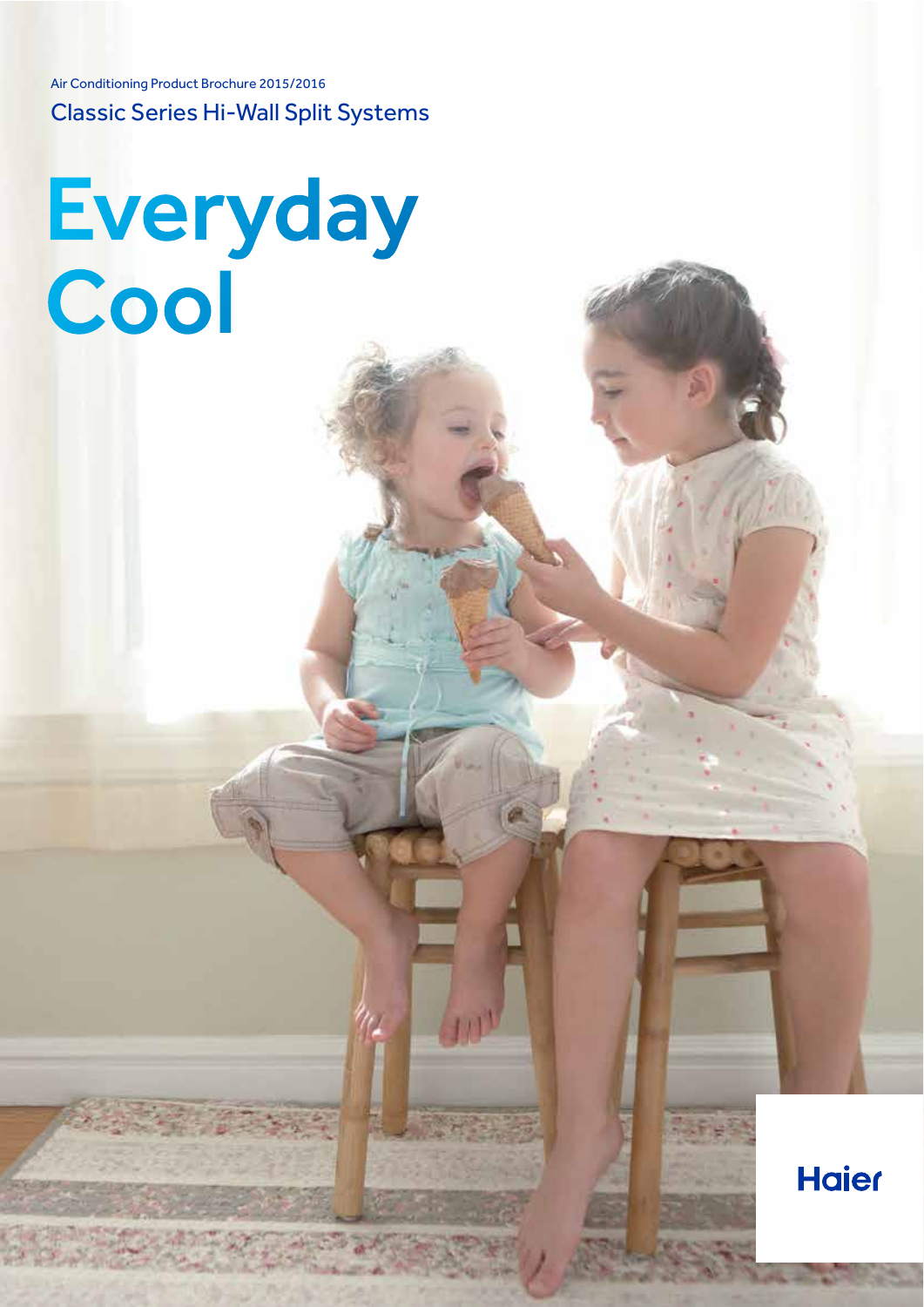# Everyday Innovation Innovation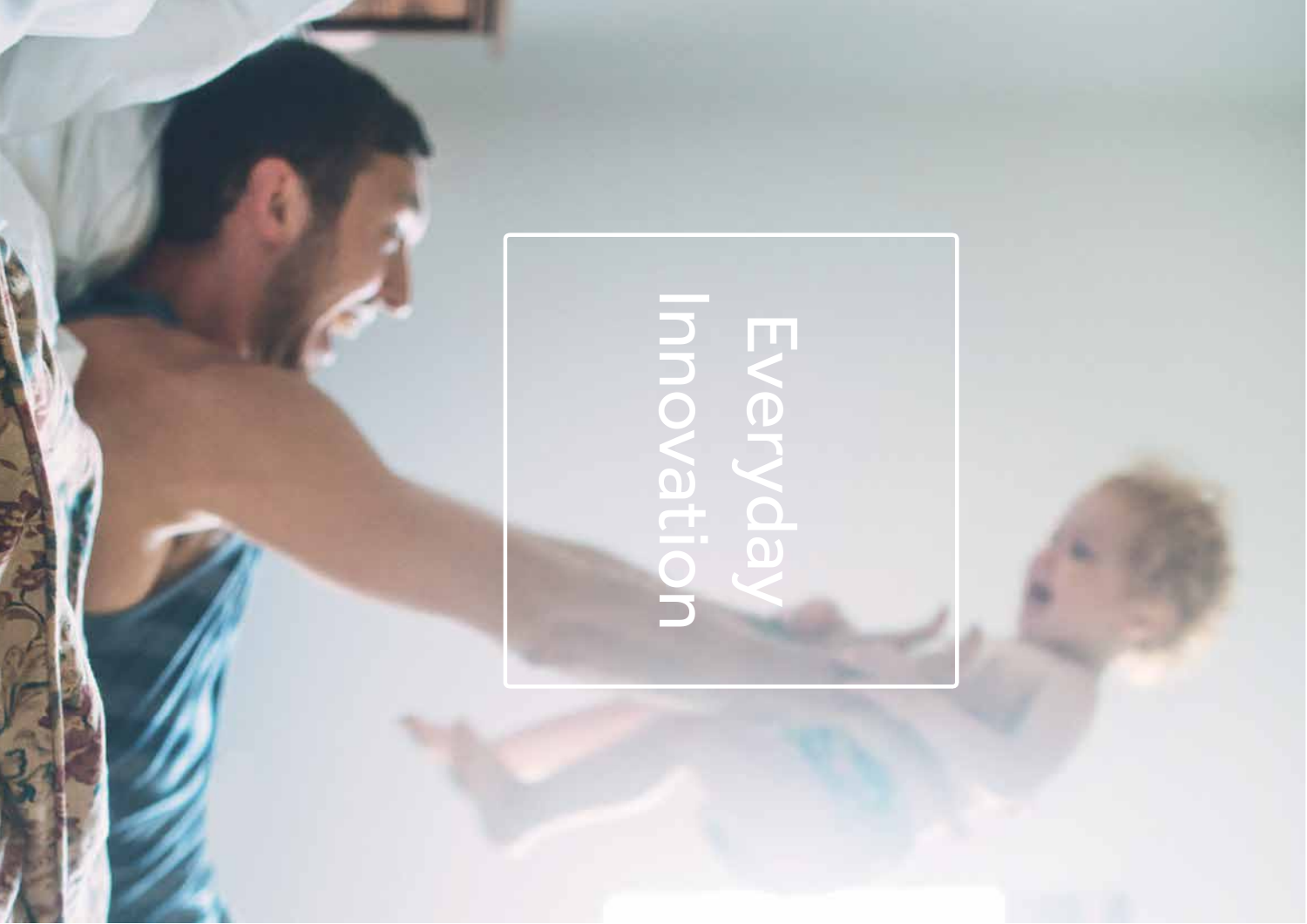We design with you in mind. You'll fnd that Haier Air Conditioning units are quiet, efficient and reliable, styled to ft comfortably in both contemporary and traditional homes.

Since 1985 Haier has been using customer insights to design smart, everyday home appliances for people all over the world. Haier has 15 global manufacturing centres producing ten million air conditioning units each year. The Haier Air Conditioning division's focus on exciting innovations, energy efficiency and commitment to quality was rewarded when the company succeeded in its bid to provide air conditioning equipment to the 2008 Beijing Olympics.

Today, a specialist 20,000m<sup>2</sup> research and development centre is home to world-leading engineers and industrial designers who work to ensure Haier Air Conditioners have the features, performance and ease of installation that our customers demand.

All Haier Hi-Wall Split System Air Conditioners sold in Australasia are backed by a 5 year manufacturer's warranty<sup>\*</sup> and 24/7 Customer Care.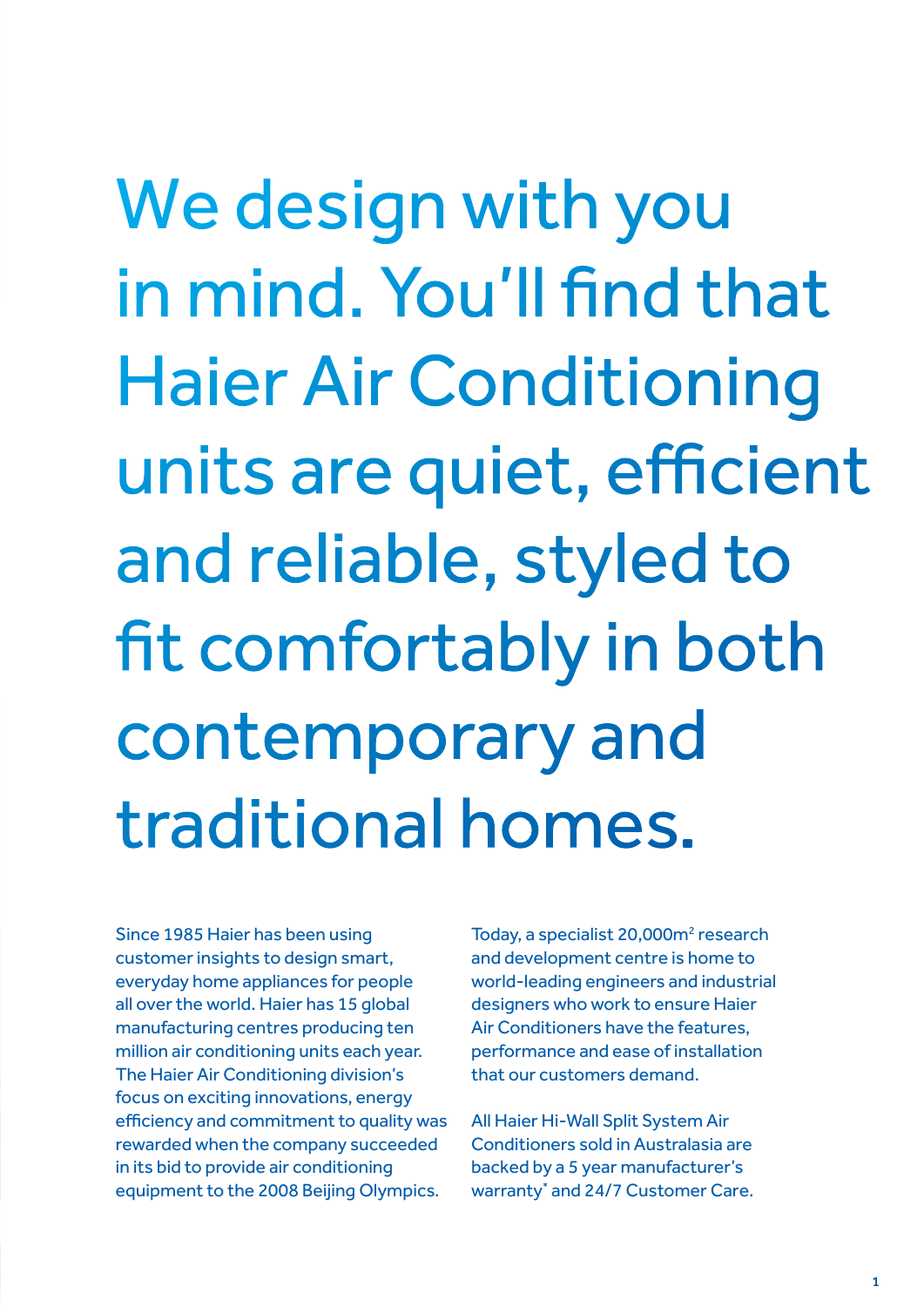Hi-Wall Split Systems

Haier Classic Series Hi-Wall Split System Air Conditioners are designed for everyday convenience and comfort to suit any room.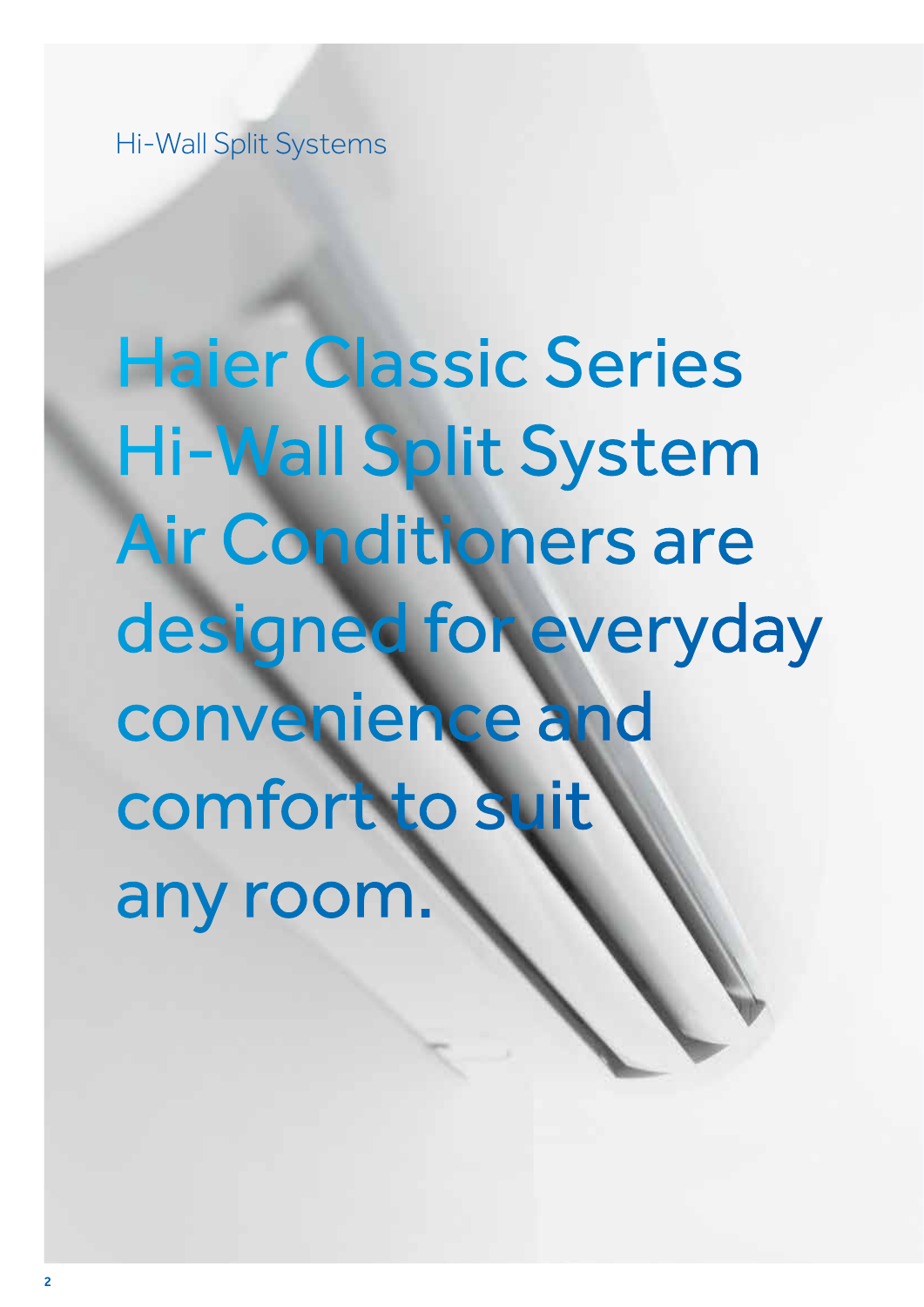

Classic Series Hi-Wall Split System Air Conditioners provide sensitive temperature control, are quiet and operate efficiently with reduced temperature fuctuations and low running costs. They are Demand Response ready to work

with your energy provider to automatically cap your energy consumption on extreme peak demand days. To fnd out more please visit www.energyrating.gov.au. Designed with 4 sizes to suit a range of diferent room sizes, the Classic series has 180-degree sine

wave DC inverter control technology with a wide operating frequency. The Intelligent Air feature allows the airfow to automatically go upward when cooling or downward when heating, to spread air comfortably throughout the room.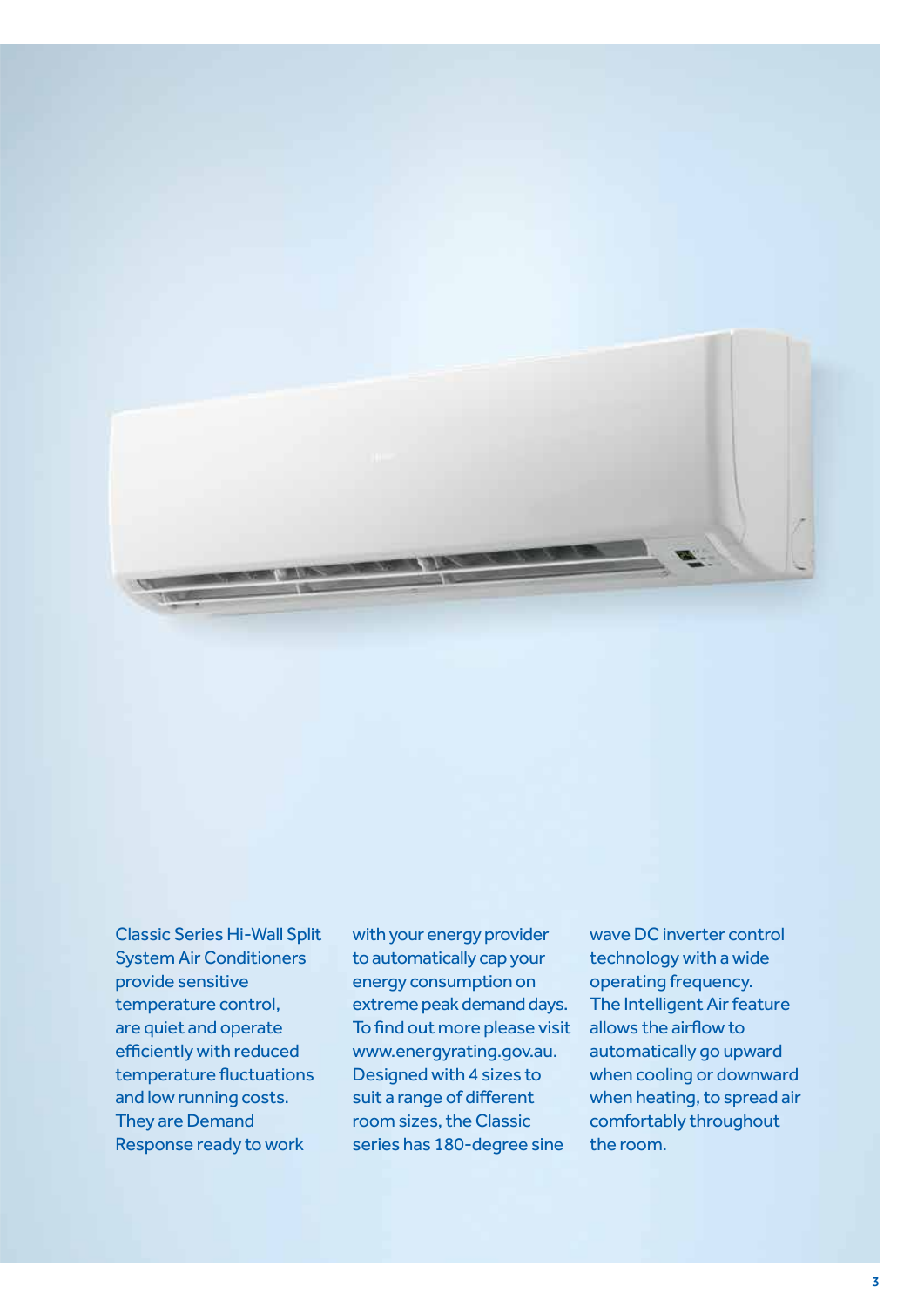## Features



## Comfort

The innovative design of Haier Hi-Wall Split System Air Conditioners allows super quiet operation and increased airfow for maximum comfort.

#### Sleep Mode

Haier Hi-Wall Split System Air Conditioners have a special program designed to ensure the utmost comfort and energy saving during your good night's sleep.

#### Intelligent Air

The twin outlet blades design means you can select the direction in which the air fows out of the air conditioner.



## Health

Haier's Hi-Wall Split System Air Conditioners have flters designed to remove impurities from the air.

#### Evaporator Self-cleaning

The auto cleaning function reduces the need to clean as often, keeping the heat exchanger clean from mould, bacteria and dust, leaving the unit odour free.

#### Multi-layers Filter

An optional multi-layered flter system helps reduce bacteria and mould as well as odours and some air borne chemicals.

- Photocatalyst flter eliminates a variety of odours such as chemicals and cigarette smoke. Exposing the flter to sunlight will regenerate the deodorising effect.
- Activated Carbon can help to remove the benzene, radon, TVOC and other particles from the air which can be harmful to the human body.
- Vitamin C layer (optional) releases vitamin C to the air.
- For more information call our Customer Care Team on 1300 729 948.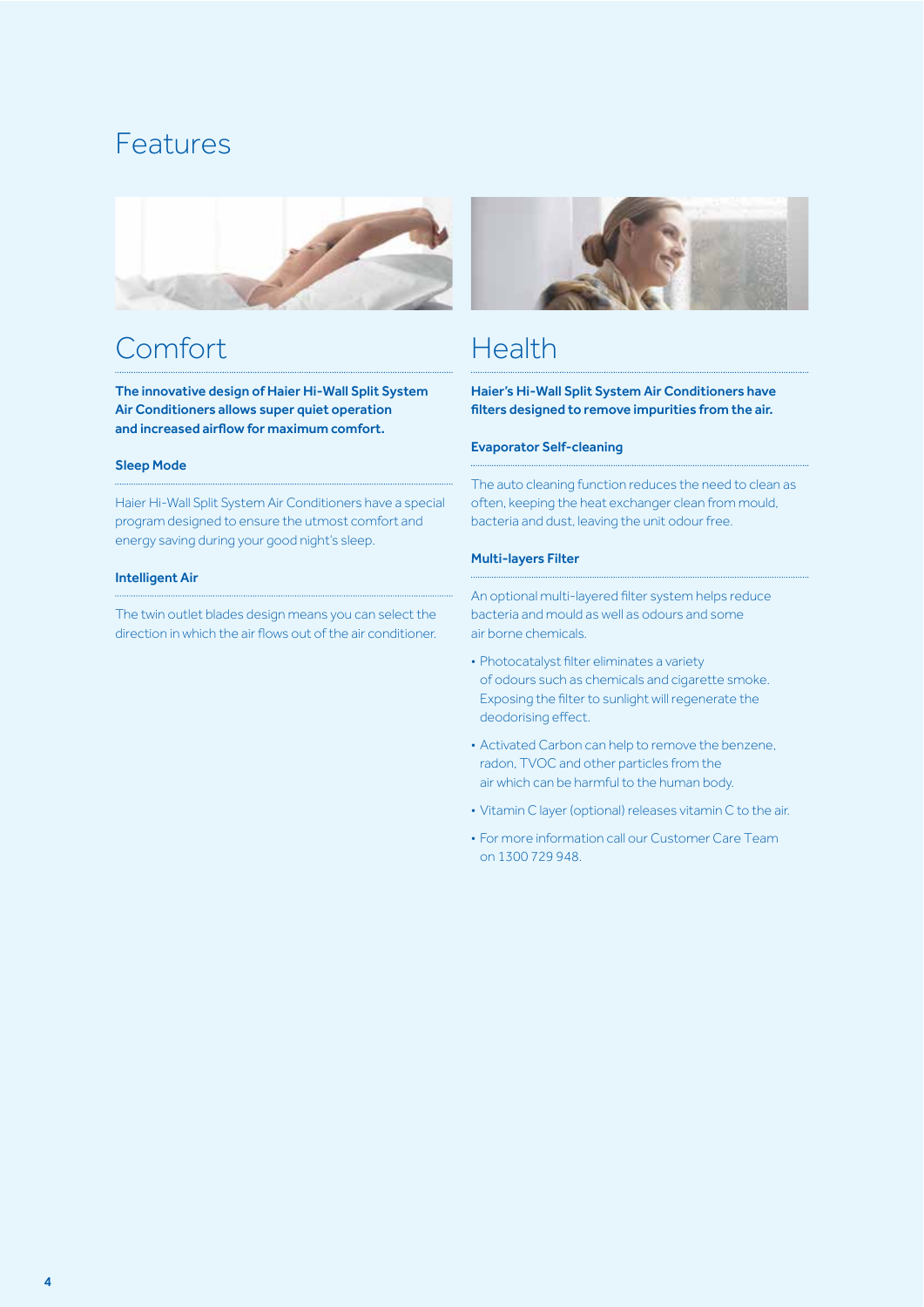

## Performance

The desired temperature is reached quickly and efficiently and then stabilised for ultimate comfort with Haier's A-PAM DC inverter technology.

#### A-PAM DC Inverter Control

A-PAM control technology allows Haier DC Inverter Air Conditioning to work stably at low frequency and with greater power at high frequency while allowing energy–saving and quiet operation, compared with non inverter models.

#### Comparison with Non-inverter Technology

#### Quick Comfort

Inverter air conditioners supply the exact power needed to reach the set temperature in around half the time required by conventional models, cooling or heating the room rapidly.

#### Stable Temperature Operation

Inverter units can quickly and efficiently adjust and maintain the operating temperatures within the 'Comfort Zone' eliminating temperature fuctuations associated with traditional on/off units.

#### Low Watts

High efficiency low watt compressors and optimised condensing system mean the power input of low watt models is reduced to 40% less than that of standard models. The rated power input is even lower than that of an electric oven.

#### Low Voltage

The Haier low voltage series has an optimised compressor with maximised torque that will keep running even with voltage as low as 175V.

#### Turbo

The Turbo function saves time in reaching the set temperature with the high frequency programme setting.



## High quality components

Haier Air Conditioners use high quality and durable components that allow efficient energy usage, generate lower noise and ensure reliable operation.

#### **High Efficiency Compressor**

Power input is maximised and electrical loss is reduced with Haier's high efficiency compressor.

#### Inner Grooved Copper Pipe

The copper pipe used in Haier Air Conditioners is grooved with inner slots to enlarge the contact area between the refrigerant gas and copper pipe. The heat exchange efficiency is increased by 30-50%.

#### Blue Fin Evaporator

The Haier new generation blue aluminium fn has an anti-corrosion coating making the unit more durable, while the super hydrophilic performance enhances the heat exchanging efficiency by 40%, saving energy, compared to non Blue Fin Evaporator models.

#### Testing Labs

Haier has more than 70 laboratories that constantly test parts and usage of their air conditioners. This includes user evaluation; all weather simulations, safety testing in a psychometric lab, performance testing, parts testing, reliability testing and transportation testing.

Quality certifcates have been gained globally.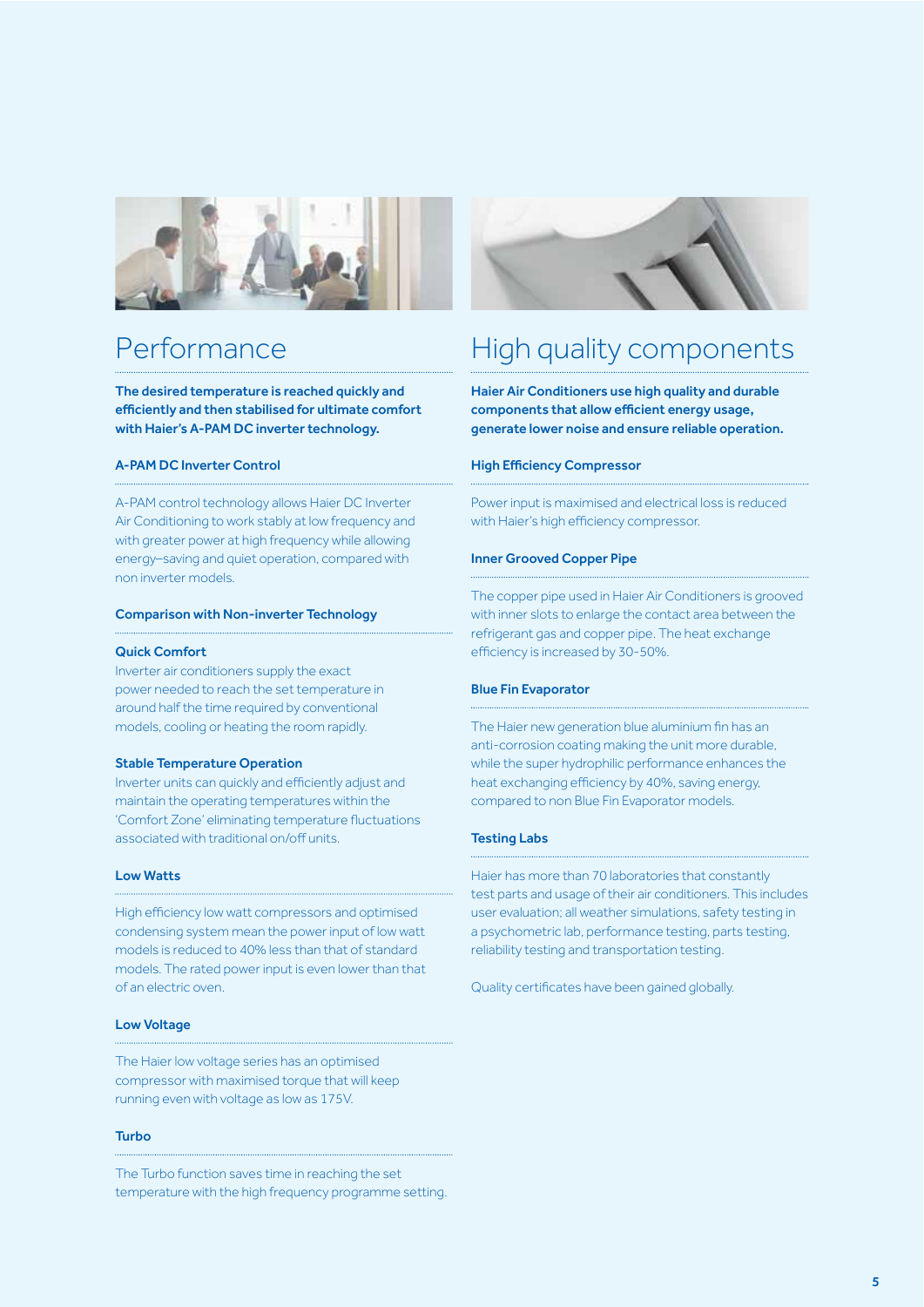## Specifications





#### Models

HSU-26HEK03 /R2(DB) HSU-35HEK03 /R2(DB) HSU-53HEK03 /R2(DB) HSU-71HEK03 /R2(DB)



#### Key Features

#### Comfort

- Comfortable Sleep
- Intelligent Air
- Auto Mode (temp setting)
- Vertical Auto Swing
- Humidity Control
- 
- Warm Start • Smart Defrost
- 

#### Health

- Evaporator Self Clean
- Anti Mould Filter
- Photocatalyst Filter
- Active Carbon Filter

#### Performance

- A-PAM DC Inverter Technology
- Turbo Mode
- Auto Restart
- 3 Minute Protection
- Long Life PCB
- Child Lock
- 24 Hr. Timer
- Full Function Remote Control
- Easy Clean Design

#### High quality components

- Blue Fin
- 2 Way Piping
- Integrative Structure Design
- Integrated Valve Cover
- Single Step Motor Control
- Wide Voltage Inverter
- Demand Response Capable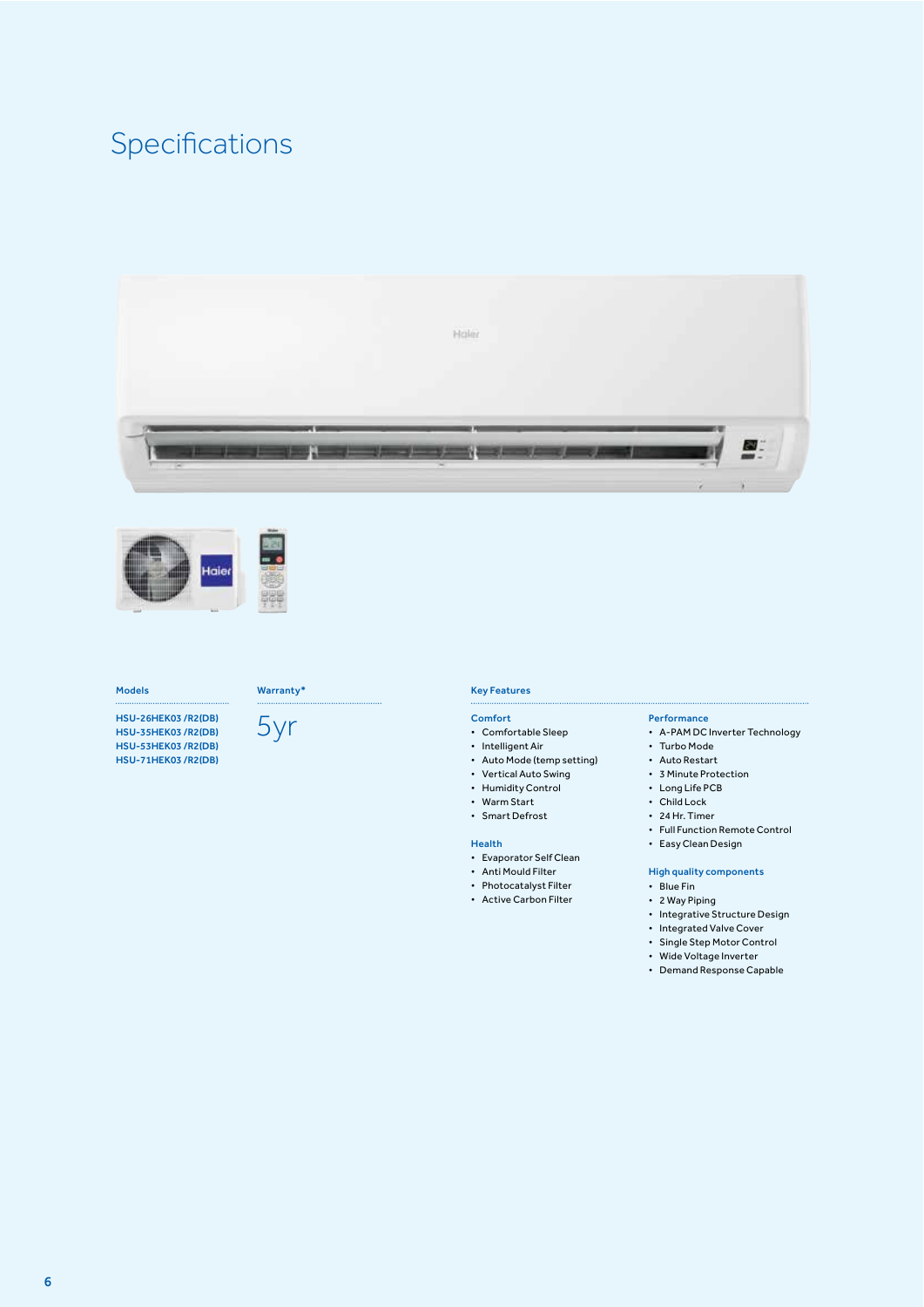#### Classic Series Specifcations

|                                    |                     | HSU-26HEK03 /R2(DB)  | HSU-35HEK03 /R2(DB)  | HSU-53HEK03 /R2(DB)                                                                 | HSU-71HEK03 /R2(DB)  |
|------------------------------------|---------------------|----------------------|----------------------|-------------------------------------------------------------------------------------|----------------------|
| Capacity (Kw) (Range)              | Cooling             | $2.6(1.3 - 3.4)$     | $3.5(1.4 - 3.9)$     | $5.0(1.5 - 5.7)$                                                                    | $7.0(2.0 - 7.4)$     |
|                                    | <b>Heating</b>      | $2.8(1.4 - 3.8)$     | $4.0(1.5 - 4.6)$     | $5.8(1.6 - 6.4)$                                                                    | $7.5(2.5 - 8.2)$     |
| Power Input (Kw) (Range)           | Cooling             | $0.67(0.32 - 1.08)$  | $0.96(0.35 - 1.35)$  | $1.50(0.39 - 2.0)$                                                                  | $2.20(0.54 - 2.7)$   |
|                                    | <b>Heating</b>      | $0.73(0.33 - 1.18)$  | $1.03(0.37 - 1.35)$  | $1.50(0.4 - 2.08)$                                                                  | $2.40(0.64 - 2.8)$   |
| <b>AEER</b>                        |                     | 3.71                 | $4.25*$              | 3.26                                                                                | $4.03*$              |
| <b>ACOP</b>                        |                     | 3.68                 | 3.77                 | 3.79                                                                                | $4.53*$              |
| <b>Star Rating (MEPS)</b>          | Cooling             | 2.5                  | 2.5                  | 2.0                                                                                 | 1.5                  |
|                                    | <b>Heating</b>      | 2.5                  | 3.0                  | 3.0                                                                                 | 1.5                  |
| <b>Rated Current (A)</b>           | Cooling             | 3.8                  | 4.1                  | 6.5                                                                                 | 9.7                  |
|                                    | <b>Heating</b>      | 4.4                  | 4.3                  | 6.2                                                                                 | 10.2                 |
| <b>Maximum Current (A)</b>         | Cooling             | 6.1                  | 6.0                  | 8.8                                                                                 | 13.3                 |
|                                    | <b>Heating</b>      | 6.1                  | 6.0                  | 10.5                                                                                | 13.8                 |
| Power Supply (V, Ph, Hz)           |                     | 220-240/1/50         | 220-240/1/50         | 220-240 / 1 / 50                                                                    | 220-240/1/50         |
| <b>Refrigerant Type</b>            |                     | <b>R410A</b>         | R410A                | <b>R410A</b>                                                                        | R410A                |
| <b>Refrigerant Base Charge</b>     | kg                  | 1.00                 | 1.08                 | 1.55                                                                                | 2.10                 |
| <b>Pipe Size</b>                   | <b>Liquid Line</b>  | $6.35$ mm $(1/4")$   | $6.35$ mm $(1/4")$   | 6.35mm(1/4")                                                                        | 9.52mm(3/8")         |
|                                    | <b>Suction Line</b> | 9.52mm(3/8")         | 9.52mm(3/8")         | $12.7$ mm $(1/2")$                                                                  | 15.88mm (5/8")       |
| Minimum Pipe Length (m)            |                     | 1.5                  | 1.5                  | 1.5                                                                                 | 1.5                  |
| Maximum Pipe Length (m)            |                     | 15                   | 15                   | 25                                                                                  | 25                   |
| Precharged Length (m)              |                     | $\overline{7}$       | $\overline{7}$       | 10                                                                                  | 10                   |
| Additional Refrigerant (Gm/m)      |                     | 20                   | 20                   | 20                                                                                  | 50                   |
| Maximum Height Difference (m)      |                     | 10                   | 10                   | 15                                                                                  | 15                   |
| <b>Compressor Type</b>             |                     | DC Inverter Rotary   | DC Inverter Rotary   | DC Inverter Rotary                                                                  | DC Inverter Rotary   |
| <b>INDOOR UNIT</b>                 |                     |                      |                      |                                                                                     |                      |
| Model                              |                     | HSU-26HEK03/R2(DB)-I | HSU-35HEK03/R2(DB)-I | HSU-53HEK03/R2(DB)-I                                                                | HSU-71HEK03/R2(DB)-I |
| Net Dimension (W/D/H)              |                     | 795 x 187 x 265      | 938 x 187 x 265      | 1046 x 234 x 299                                                                    | 1147 x 261 x 320     |
| Package Dimension (W/D/H)          |                     | 871 x 304 x 360      | 1016 x 304 x 360     | 1126 x 344 x 391                                                                    | 1240 x 368 x 391     |
| Net Weight (kg)                    |                     | 8.8                  | 10.5                 | 13                                                                                  | 16.5                 |
| Gross Weight (kg)                  |                     | 11.3                 | 12.5                 | 16.5                                                                                | 19.5                 |
| Air Circulation H/M/L (L/s)        | Cooling             | 138/110/83           | 178 / 138 / 100      | 250/200/153                                                                         | 305 / 250 / 195      |
|                                    | <b>Heating</b>      | 145/120/93           | 185/143/106          | 263/213/166                                                                         | 308/260/211          |
| Moisture Removal (L/Hr)            |                     | 1.20                 | 1.60                 | 2.40                                                                                | 3.00                 |
| Sound Pressure Level H/M/L/S (dBA) |                     | 39/36/30             | 42/39/34             | 47/43/39                                                                            | 47/44/41             |
| <b>OUTDOOR UNIT</b>                |                     |                      |                      |                                                                                     |                      |
| Model                              |                     |                      |                      | HSU-26HEK03/R2(DB)-O HSU-35HEK03/R2(DB)-O HSU-53HEK03/R2(DB)-O HSU-71HEK03/R2(DB)-O |                      |
| Net Dimension (W/D/H)              |                     | 780 x 245 x 540      | 780 x 245 x 640      | 810 x 288 x 688                                                                     | 860 x 308 x 730      |
| Package Dimension (W/D/H)          |                     | 920 x 351 x 620      | 920 x 351 x 720      | 949 x 406 x 760                                                                     | 995 x 420 x 813      |
| Net Weight (kg)                    |                     | 32.2                 | 35.5                 | 43                                                                                  | 50.5                 |
| Gross Weight (kg)                  |                     | 35                   | 38.5                 | 45.5                                                                                | 54                   |
| Sound Pressure Level (dBA)         |                     | 53                   | 53                   | 54                                                                                  | 59                   |
| Sound Power Level (dBA)            |                     | 66                   | 68                   | 70                                                                                  | 73                   |
| <b>OPERATING TEMPERATURE RANGE</b> |                     |                      |                      |                                                                                     |                      |
| Indoor (Min ~ Max)                 | Cooling             | $21 - 32^{\circ}$ C  | $21 - 32^{\circ}$ C  | $21 - 32^{\circ}$ C                                                                 | $21 - 32^{\circ}$ C  |
| Outdoor (Min ~ Max)                | Cooling             | $18 - 46^{\circ}$ C  | $18 - 46^{\circ}$ C  | $18 - 46^{\circ}$ C                                                                 | $18 - 46^{\circ}$ C  |
| Indoor (Min ~ Max)                 | <b>Heating</b>      | $15 - 27^{\circ}$ C  | $15 - 27^{\circ}$ C  | $15 - 27^{\circ}C$                                                                  | $15 - 27^{\circ}$ C  |
| Outdoor (Min ~ Max)                | <b>Heating</b>      | $-15 - 24$ °C        | $-15 - 24$ °C        | $-15 - 24$ °C                                                                       | $-15 - 24$ °C        |

\* Part Load value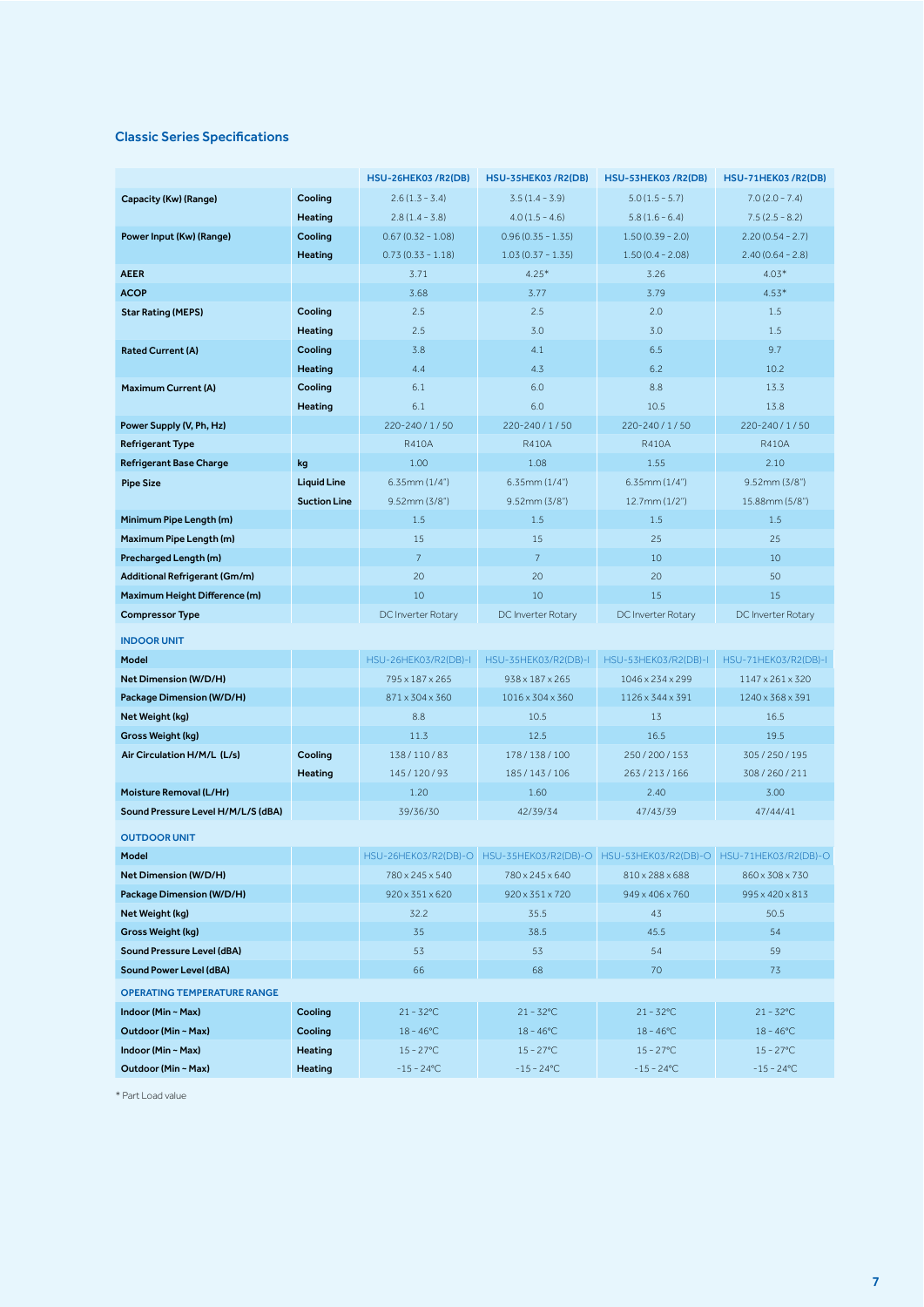## DC Inverter Technology



### What is an inverter?

An "inverter" is a power conversion circuit that electronically regulates the voltage, current and frequency of products such as air conditioners. This circuit controls the compressor and, therefore. the air conditioner's output. Raising the frequency increases the output, while lowering the frequency reduces it. In this way, inverter air conditioners provide much finer temperature control than conventional models can.

Inverter vs conventional

Apart from its significantly reduced running costs, inverter technology has two distinct comfort advantages over

1. Whether cooling or heating, it will reach the selected "Comfort Zone" more quickly as shown in the graph.

2. It can then maintain operating temperatures within the

conditioners are unable to do - also as seen in the graph.

"Comfort Zone" at all times, which conventional air

comparison

conventional air conditioners:

## The Benefits

Haier inverters provide a range of benefits over conventional start/stop systems. These include:

Significantly lower running costs compared with conventional systems

Quickly and efficiently adjusts the room temperature to your set comfort zone

Elimination of temperature fluctuations associated with traditional start/stop systems

Greatly reduced system noise both inside and outside the home



Inverter<br>Conventiona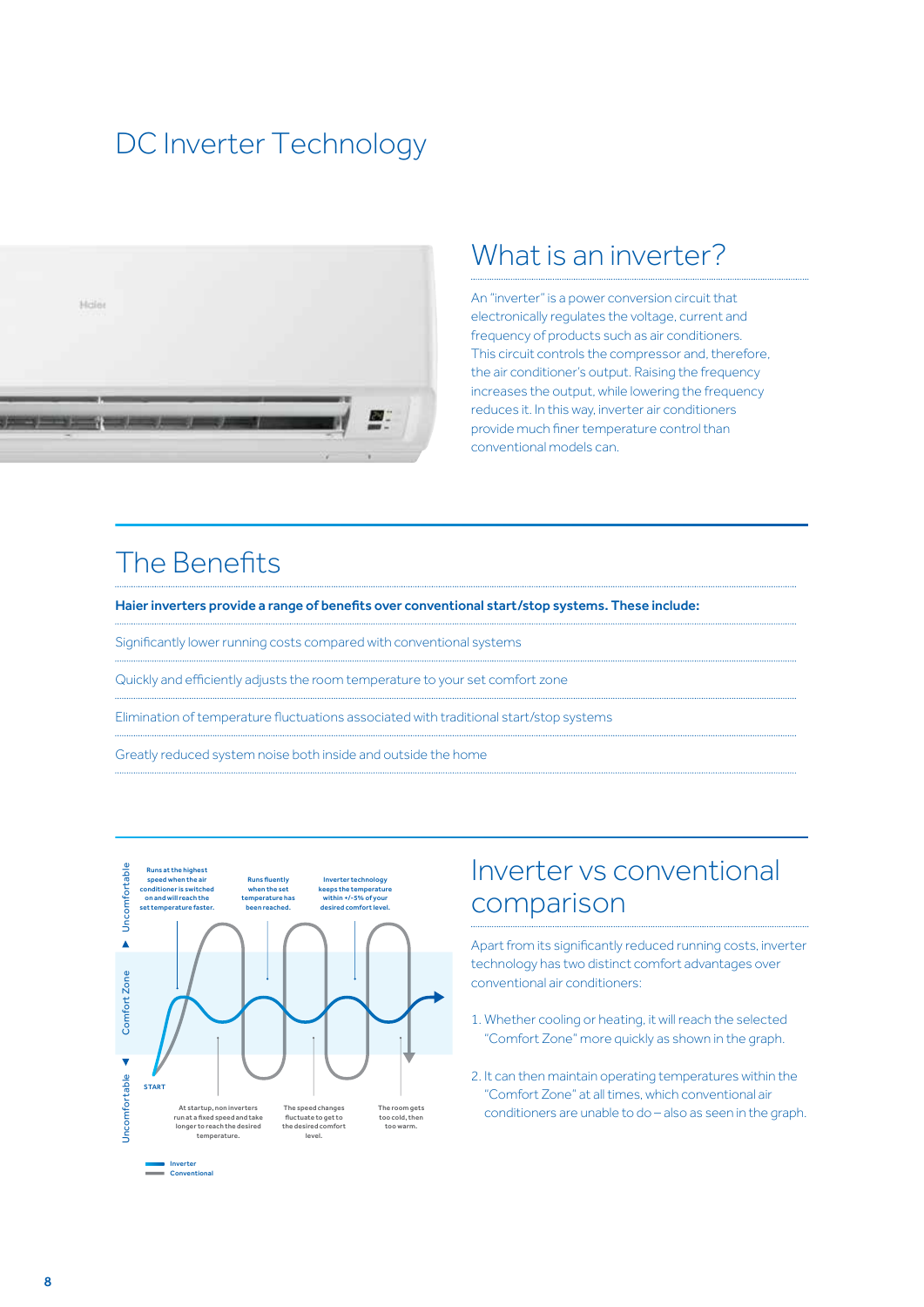

## High efficiency compressor

Haier twin rotary compressors feature powerful neodymium magnets which are 10 times more powerful than conventional magnets. The result is:

Higher energy efficiencies than conventional compressors

Wider operating ranges

Less vibration, resulting in quieter operation

## Greater energy savings

Inverter systems deliver substantial energy savings compared with conventional start/stop systems, under normal operating conditions.





## Greater comfort

When an inverter air conditioner is switched on. it supplies the exact power needed to heat or cool the room rapidly. This enables the air conditioner to reach the set temperature in around half the time required by conventional models.

Air conditioning noise levels inside and outside the home are dramatically reduced by Haier inverter systems because they always seek the lowest operating level, while providing the maximum heating or cooling effect.